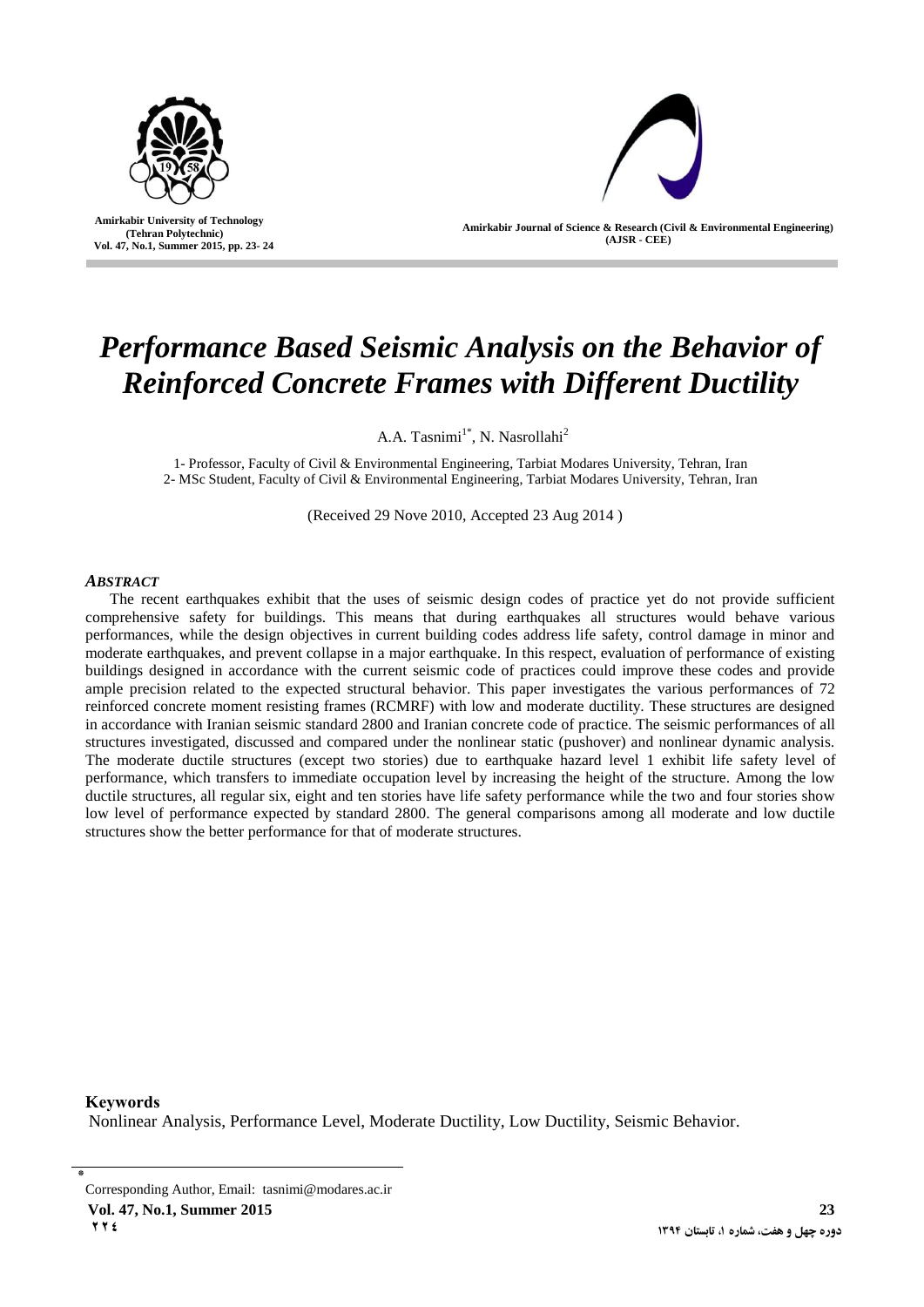#### **1 –INTRODUCTION**

One of the earthquake resisting structural system in earthquake prone areas classified in most of seismic codes are Reinforced Concrete Moment Resisting Frames (RCMRF). Nonlinear responses of RCMRF particularly tend to develop inelastic deformations when subjected to strong ground motions. Accordingly, a complete assessment of the seismic resistant design of these structures often requires a nonlinear analysis. According to the Iranian standard 2800 (IS2800) for seismic design of buildings [1] and the associated concrete code of practice (ABA) [2] to provide design forces and detailing requirements for various types of RCMRF, the designer is allowed to utilize the ductile capacity of the structure and design for reduced lateral forces. In this way, the elastic design strengths can be substantially reduced on the provision of adequate ductility capacity of the structure, to sustain an appreciable amount of plastic deformation under a maximum credible earthquake condition. IS2800 specifies three levels ductility ratios for the design of RCMRFs. Its design approach is essentially the traditional strength based (SB) with overall objectives to give an acceptable performance of the structure by limiting structural damage and preventing overall collapse under the designated ultimate limit state earthquake, conventionally based on the 1 in 475 year event. In the strength based method, the structural displacements and element ductility demands are end products of the procedure which are not directly controllable by the designer. The recent earthquakes exhibit that the uses of seismic design codes of practice yet do not provide sufficient comprehensive safety for buildings. This means that during earthquakes all structures would behave various performances, while the design objectives in current building codes address life safety, control damage in minor and moderate earthquakes, and prevent collapse in a major earthquake. In this respect, evaluation of performance of existing buildings designed in accordance with the current seismic code of practices could improve these codes and provide ample precisions related to the expected structural behavior. Performance-based design seems to be more general design philosophy in which the design criteria are expressed in terms of achieving stated performance objectives when the structure is subjected to prescribed levels of seismic hazard. In the displacement-based method, by contrast, the displacements and ductility demands become fundamental design parameters and the procedure aims to ensure that the design targets or capacities set for these parameters will not be exceeded under the design-level earthquake ground motion. Since 1996 performance based design has been well developed and increasingly utilized for the evaluation and strengthening of existing buildings to resist lateral loads induced by earthquake. The performance targets may be a level of limited stress, a load, a displacement, a limit state or a target damage state [3-14]. Provided the requirements of IS2800 are met, it is assumed that the seismic performance will be adequate and accorded to the life safety level of performance. In the Applied Technology Council ATC 40 document [7], performancebased design refers to the methodology in which structural criteria are expressed in terms of achieving a performance objective for reinforced concrete buildings and emphasizes the use of the capacity spectrum method which involves determining the capacity and demand spectra. An attempt was made to develop relationships between ductility and damping using perfect, hardening and softening models [17]. The Federal Emergency Management Agency FEMA 273 document [8] presents a variety of performance objectives with associated probabilistic ground motions.





## **2- BRIEFING ANALYSIS AND RESULTS**

This paper investigates the performances of 72 RCMRFs with low and moderate ductility. These structures are designed in accordance with IS2800 and ABA in tow regular and irregular groups for the medium, high and very high seismicity areas. All frames nominated with six digits as FIJASN. Character "F" is the first character of frame and "I" stands for regular and irregular frames indicating by "1" and "0" respectively. "J" represents "M" for moderate ductility and "L" for low ductile frames. The fourth character "A" represent three relative hazard levels as  $a=0.35g$ ,  $b=0.3g$  and  $c=.25g$ . The remaining digits "S" and "N" represent the number of spans and number of stories respectively. This study is then presented for frames to assess the performance levels and the yielding mechanisms, using the well-known El Centro (NS), Tabas and Abbar earthquake ground motions as the seismic input for nonlinear dynamic analysis. The spectral characteristics of this earthquake are known to match closely the design spectral shapes adopted in the IS2800 earthquake codes for earthquakes (Figure 1). The seismic performances of all structures investigated, discussed and compared under the nonlinear static (pushover) and nonlinear dynamic analysis. Figures 2 and 3 illustrate the performance point and maximum drift ratio for one of the frames. The moderate ductile structures (except two stories) due to earthquake hazard level 1 exhibit life safety (LS) level of performance, which transfers to immediate occupation (IO) level by increasing the height of the structure. Among the low ductile structures, all regular six, eight and ten stories have LS performance while the two and four stories show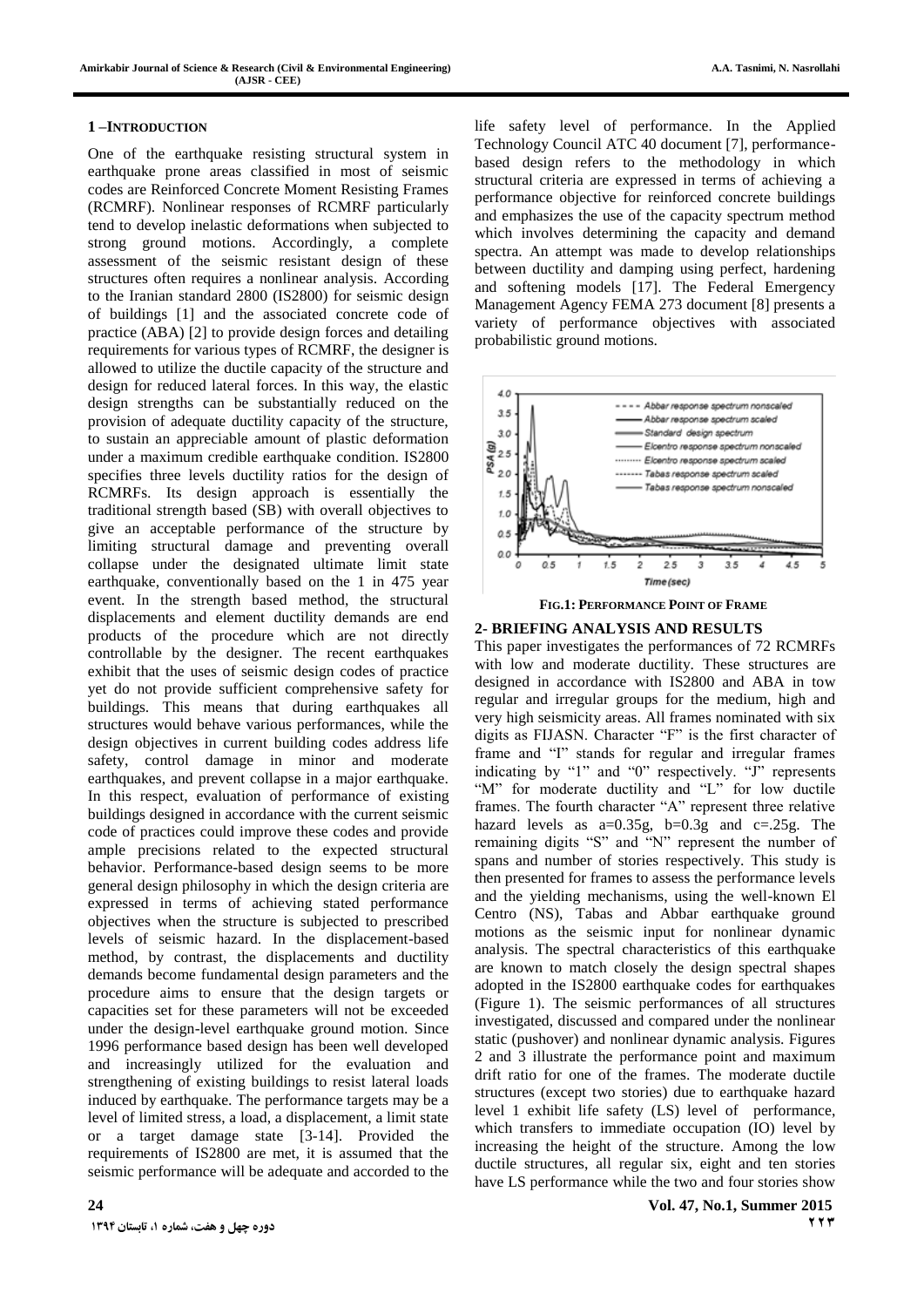**Performance Based Seismic Analysis on the Behavior of Reinforced Concrete Frames with Different Ductility**

low level of performance expected by IS2800. The general comparisons among all moderate and low ductile structures show the better performance for that of moderate ductile structures. Overall ductility demands have also been computed for the analyses conducted on the frames. Table 1 provides the results of some of the frames under nonlinear dynamic analysis with their performances.



**FIG.2: PERFORMANCE POINT OF FRAME, "F0LA410"**



**FIG.3: MAXIMUM LATERAL DRIFT RATIO, FRAME FOLA410**

**TABLE 1: RESULTS OF NONLINEAR DYNAMIC ANALYSIS OF SOME SELECTED FRAMES WITH THEIR PERFORMANCE LEVEL**

|        | Maximum Lateral<br>Displacement (cm) |           |                       | Maximu                  |                       |
|--------|--------------------------------------|-----------|-----------------------|-------------------------|-----------------------|
| Frmae  | EL<br>Centr<br>$\Omega$              | Taba<br>S | AB <sub>ba</sub><br>r | m Drift<br>ratio $(\%)$ | Performanc<br>e Level |
| F1Ma32 | 7.45                                 | 4.59      | 1.55                  | 1.16                    | LS                    |
| F1Mb34 | 7.39                                 | 8.25      | 2.19                  | 0.64                    | IO                    |
| F1Mc36 | 6.08                                 | 7.91      | 2.32                  | 0.41                    | Ю                     |
| F1Ma46 | 19.17                                | 8.25      | 4.40                  | 1.00                    | Ю                     |
| F1Mb38 | 6.74                                 | 9.64      | 2.33                  | 0.38                    | Ю                     |
| F1Mc48 | 8.03                                 | 6.59      | 2.00                  | 0.31                    | Ю                     |

| F1Ma31<br>0                           | 12.18 | 10.89 6.46 |      | 0.38      | <b>IO</b> |
|---------------------------------------|-------|------------|------|-----------|-----------|
| F1Ma41<br>0                           | 33.70 | 18.65 8.55 |      | 1.05      | $LS(*)$   |
| F1Mb41<br>0                           | 13.02 | 9.25       | 4.99 | 0.41      | <b>IO</b> |
| F1Mc41<br>0                           | 10.41 | 7.68       | 4.03 | 0.33      | IO.       |
| F1La410                               | 26.34 | 29.21 6.01 |      | 0.91      | IO.       |
| F <sub>0</sub> Mb <sub>36</sub>       | 20.28 | 10.56 8.65 |      | 1.06      | LS        |
| F <sub>0</sub> M <sub>c</sub> 38      | 11.89 | 6.98       | 3.28 | 0.46      | <b>IO</b> |
| F0Ma31<br>0                           | 13.06 | 14.39 6.62 |      | 0.45      | <b>IO</b> |
| F <sub>0</sub> M <sub>b</sub> 41<br>0 | 11.52 | 15.39      |      | 5.39 0.48 | IO        |
| F1Lc48                                | 6.44  | 6.95       |      | 7.20 0.28 | IO        |

### **3- MAIN REFERENCES**

- [1] Iranian Code of Practice for Seismic resistant Design of Buildings (standard 2800), Building and Housing research center (BHRC), PN. S 465, 2007.
- [2] Iranian Concrete Code of Practice (ABA), Planning and Management Organization, PN. 120, 2001.
- [3] Moehle JP. Displacement-based seismic design criteria. In: Proceedings of 11th World Conference on Earthquake Engineering, Acapulco, Mexico. Paper no. 2125. Oxford: Pergamon, 1996.
- [4] Krawinkler, H., "Chalenges and Progress in Performance–Based Earthquake Engineering", International Seminar on Seismic Engineering for Tomorrow, Tokyo, Japan, November, 1999.
- [5] Holmes Consulting Group Ltd., "Performance Based Evaluation of Buildings, Nonlinear Push Over and Time History Analysis", Reference Manual, Wellington, New Zealand, 2001.
- [6] SEAOC. Vision 2000, Performance based seismic engineering of buildings, vols. I and II: Conceptual framework. Sacramento (CA): Structural Engineers Association of California, 1995.
- [7] ATC 40, Seismic evaluation and retrofit of existing concrete buildings. Redwood City (CA): Applied Technology Council, 1996.
- [8] FEMA 273, NEHRP guidelines for the seismic rehabilitation of buildings; FEMA 274, Commentary. Washington (DC): Federal Emergency Management Agency, 1996.

**Vol. 47, No.1, Summer 2015 25 222**